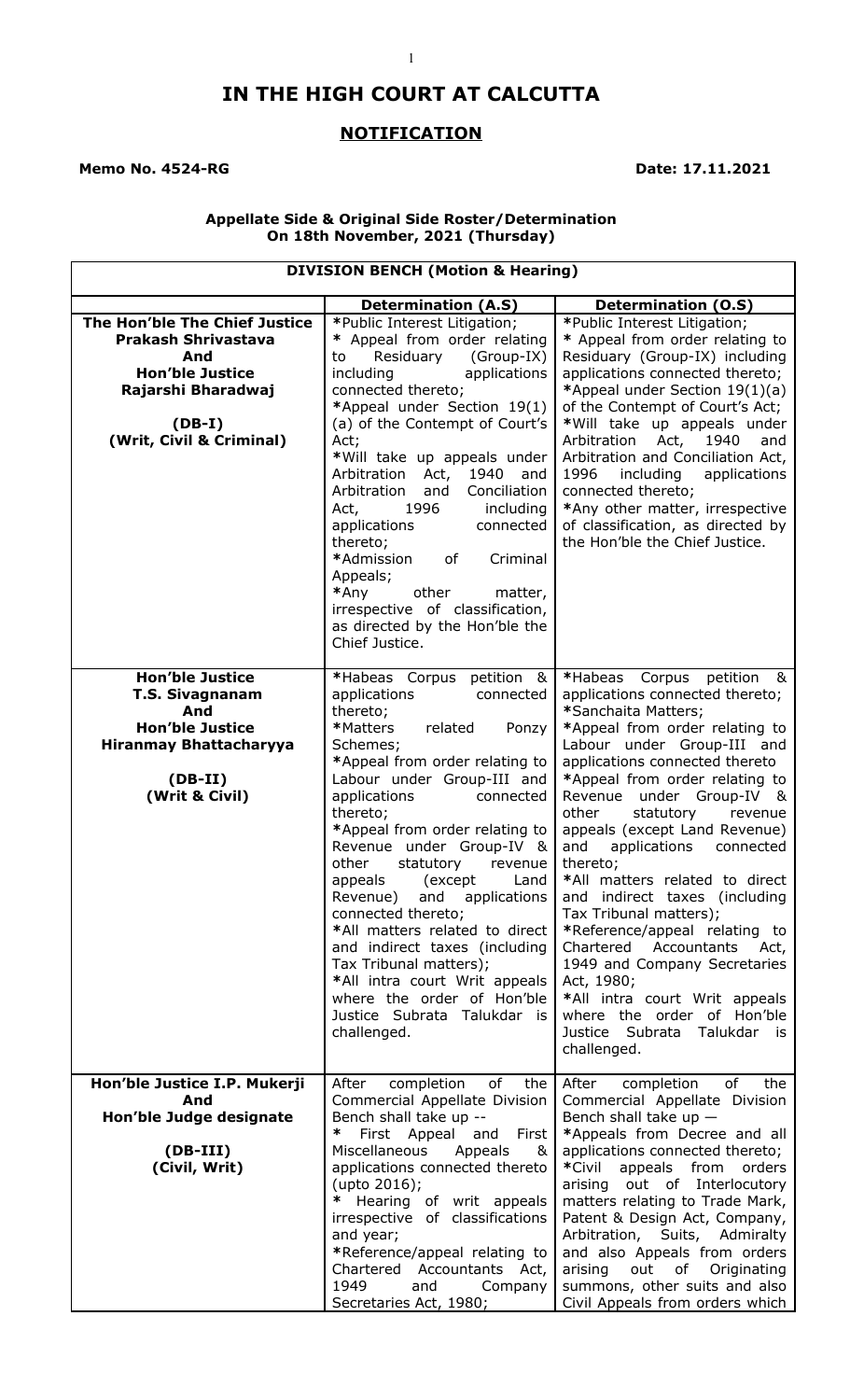|                                                                                                                                 | * Criminal contempt matters.                                                                                                                                                                                                                                                                                                                                                                                                                                                                                                                               | have not been assigned to any<br>other Bench & applications<br>connected thereto;<br>∗<br>Hearing of writ appeals<br>irrespective of classifications<br>and year;<br>*Reference/appeal relating to<br>Chartered Accountants<br>Act,<br>1949 and Company Secretaries<br>Act, 1980;<br>* Criminal contempt matters. |
|---------------------------------------------------------------------------------------------------------------------------------|------------------------------------------------------------------------------------------------------------------------------------------------------------------------------------------------------------------------------------------------------------------------------------------------------------------------------------------------------------------------------------------------------------------------------------------------------------------------------------------------------------------------------------------------------------|-------------------------------------------------------------------------------------------------------------------------------------------------------------------------------------------------------------------------------------------------------------------------------------------------------------------|
| <b>Hon'ble Justice Harish Tandon</b><br>And<br><b>Hon'ble Justice</b><br><b>Rabindranath Samanta</b><br>$(DB-IV)$<br>(Criminal) | *Hearing of Criminal Appeals<br>including<br>applications<br>for<br>suspension of sentence in<br>pending appeals and other<br>applications<br>connected<br>thereto;<br>* Hearing of Death Reference<br>cases;<br>*Anticipatory<br>Bail<br>under<br>Section 438 of the Code of<br>Criminal Procedure including<br>modification / cancellation,<br>relaxation of conditions of<br>bail;<br>*Bail under Section 439 of the<br>Code of Criminal Procedure<br>including<br>modification<br>$\prime$<br>cancellation,<br>relaxation<br>of<br>conditions of bail. |                                                                                                                                                                                                                                                                                                                   |
| Hon'ble Justice Soumen Sen<br>And<br>Hon'ble Judge designate<br>$(DB-V)$<br>(Civil & Writ)                                      | Order XLI Rule 11 of the Code<br>including<br>applications<br>connected<br>thereto<br>(upto<br>$2016$ ;<br>* Appeal from order relating<br>to Education under Group-II<br>and applications connected<br>thereto.<br>* Lawazima Matters.                                                                                                                                                                                                                                                                                                                    | * Admission of Appeals under   * Appeal from order relating to<br>Education under Group-II and<br>of Civil Procedure, 1908   applications connected thereto.                                                                                                                                                      |
| Hon'ble Justice<br>Joymalya Bagchi<br>And<br><b>Hon'ble Justice</b><br><b>Bivas Pattanayak</b><br>$(DB-VI)$<br>(Civil)          | * Admission of Appeals under<br>Order XLI Rule 11 of the Code<br>of Civil<br>Procedure,<br>1908<br>applications<br>including<br>connected thereto<br>(2017)<br>onwards);<br>∗<br>First Appeal and<br>First<br>Miscellaneous<br>Appeals<br>&<br>applications connected thereto<br>(2017 onwards);<br>* Matrimonial & Family Court<br>Appeals & matters relating to<br>Guardianship<br>including<br>applications<br>connected<br>thereto;<br>* Admission of Appeals under<br>Section 30 of the Employees'<br>Compensation Act, 1923.                         |                                                                                                                                                                                                                                                                                                                   |
| <b>Hon'ble Justice</b><br>Subrata Talukdar<br>And<br>Hon'ble Judge designate<br>(DB-VII)<br>(Writ)                              | * Appeal from order relating<br>Service<br>(Group-VI)<br>to<br>including<br>applications<br>connected thereto;<br>* Appeal from order relating<br>Transport<br>to<br>&<br>Telecommunication<br>(Group-<br>$VII$ )                                                                                                                                                                                                                                                                                                                                          | * Appeal from order relating to<br>Service (Group-VI) including<br>applications connected thereto;<br>* Appeal from order relating to<br>Transport & Telecommunication<br>(Group-VII)<br>including<br>applications connected thereto;<br>including applications $  *$ Appeal from order relating to               |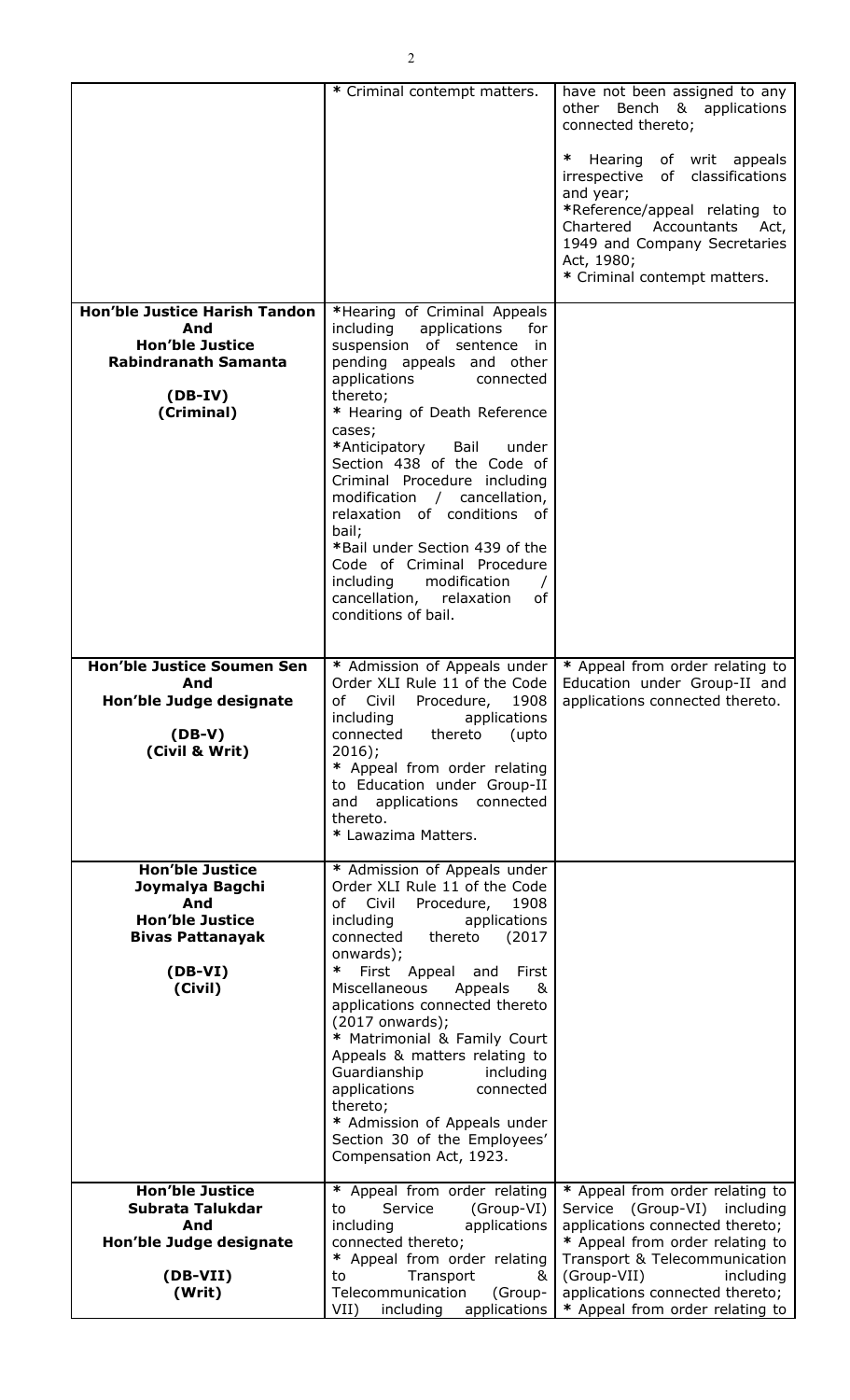|                                                                                                                                                  | connected thereto;<br>* Appeal from order relating<br>to Regulation of Industries $\&$<br>Essential Commodities<br>&<br>various Central<br>Orders<br>(Group-VIII)<br>including<br>applications<br>connected<br>thereto.                                                                                                                                                                                                                                                                                                                                                 | Regulation of Industries<br>&<br>Essential Commodities<br>&<br>various Central Orders (Group-<br>VIII) including<br>applications<br>connected thereto.                                                                                                                                                                                                                                                                                                                                                                                                                  |
|--------------------------------------------------------------------------------------------------------------------------------------------------|-------------------------------------------------------------------------------------------------------------------------------------------------------------------------------------------------------------------------------------------------------------------------------------------------------------------------------------------------------------------------------------------------------------------------------------------------------------------------------------------------------------------------------------------------------------------------|-------------------------------------------------------------------------------------------------------------------------------------------------------------------------------------------------------------------------------------------------------------------------------------------------------------------------------------------------------------------------------------------------------------------------------------------------------------------------------------------------------------------------------------------------------------------------|
| <b>Hon'ble Justice</b><br><b>Tapabrata Chakraborty</b><br>And<br><b>Hon'ble Justice</b><br><b>Sugato Majumdar</b><br>(DB-VIII)<br>(Writ & Civil) | * Matters relating to Tribunals<br>under Articles 323A and 323B<br>of the Constitution of India<br>including<br>applications<br>connected thereto (excluding<br>tax matters);<br>* Matters under Section 27 of<br>Regulatory<br>Electricity<br>the<br>Commission<br>Act,<br>1998<br>including applications<br>connected thereto;<br>* Review petitions, contempt<br>applications<br>(including)<br>connected<br>applications<br>thereto) of the Division Bench,<br>Hon'ble Judges whereof are<br>not available due to death,<br>retirement<br>or<br>transfer/elevation. | * Matters relating to Tribunals<br>under Articles 323A and 323B<br>of the Constitution of India<br>including<br>applications<br>connected thereto (excluding<br>tax matters);<br>* Matters under Section 27 of<br>Electricity<br>Regulatory<br>the<br>Commission Act, 1998 including<br>applications connected thereto;<br>* Review petitions, contempt<br>applications<br>(including)<br>applications connected thereto)<br>of the Division Bench, Hon'ble<br>Judges whereof<br>are<br>not<br>available<br>due to<br>death,<br>retirement<br>or<br>transfer/elevation. |
| Hon'ble Justice<br><b>Arijit Banerjee</b><br>And<br><b>Hon'ble Justice</b><br><b>Kausik Chanda</b><br>$(DB-IX)$<br>(Writ)                        | * Appeal from order relating<br>to Land (Group-I) including<br>applications<br>connected<br>thereto;<br>* Appeal from order relating<br>Municipalities,<br>$Co-$<br>to<br>operatives & Panchayats<br>applications<br>connected<br>thereto.                                                                                                                                                                                                                                                                                                                              | * Appeal from order relating to<br>Land (Group-I) including<br>applications connected thereto;<br>*Appeal from order relating to<br>Municipalities, Co-operatives &<br>Panchayats under Group-V<br>under $Group-V$ including including applications<br>connected thereto.                                                                                                                                                                                                                                                                                               |
| <b>Hon'ble Justice</b><br><b>Debangsu Basak</b><br>And<br><b>Hon'ble Justice</b><br>Ananda Kumar Mukherjee<br>$(DB-X)$<br>(Criminal)             | Bail<br>*Anticipatory<br>under<br>Section 438 of the Code of<br>Procedure,<br>Criminal<br>1973<br>onwards)<br>(2021)<br>including<br>modification / cancellation,<br>relaxation of conditions of<br>bail;<br>* Bail under Section 439 of<br>of<br>Criminal<br>Code<br>the<br>Procedure<br>(2021)<br>onwards)<br>modification<br>including<br>cancellation, relaxation<br>of<br>conditions of bail.                                                                                                                                                                      |                                                                                                                                                                                                                                                                                                                                                                                                                                                                                                                                                                         |
| <b>Single Bench</b>                                                                                                                              |                                                                                                                                                                                                                                                                                                                                                                                                                                                                                                                                                                         |                                                                                                                                                                                                                                                                                                                                                                                                                                                                                                                                                                         |
| The Hon'ble The Chief Justice<br>Prakash Shrivastava<br>$(SB-I)$<br>(Civil)                                                                      | * Matters related to Section 11<br>of<br>the<br>Arbitration<br>and<br>Conciliation Act, 1996<br>and<br>applications connected thereto.                                                                                                                                                                                                                                                                                                                                                                                                                                  | * Matters related to Section 11<br>of the contract of the contract of the contract of the contract of the contract of the contract of the contract<br>the<br>Arbitration<br>and<br>Conciliation Act, 1996<br>and<br>applications connected thereto.                                                                                                                                                                                                                                                                                                                     |
| <b>Hon'ble Justice</b><br><b>T.S. Sivagnanam</b><br>(Writ)                                                                                       | * Writ matters irrespective of<br>classification<br>upto<br>2011<br>including<br>applications<br>connected thereto.                                                                                                                                                                                                                                                                                                                                                                                                                                                     | * Writ matters irrespective of<br>classification<br>2011<br>upto<br>including<br>applications<br>connected thereto.                                                                                                                                                                                                                                                                                                                                                                                                                                                     |
| Hon'ble Justice I.P. Mukerji                                                                                                                     | ∗<br>Writ<br>matters<br>irrespective                                                                                                                                                                                                                                                                                                                                                                                                                                                                                                                                    | ∗<br>Writ<br>matters<br>irrespective                                                                                                                                                                                                                                                                                                                                                                                                                                                                                                                                    |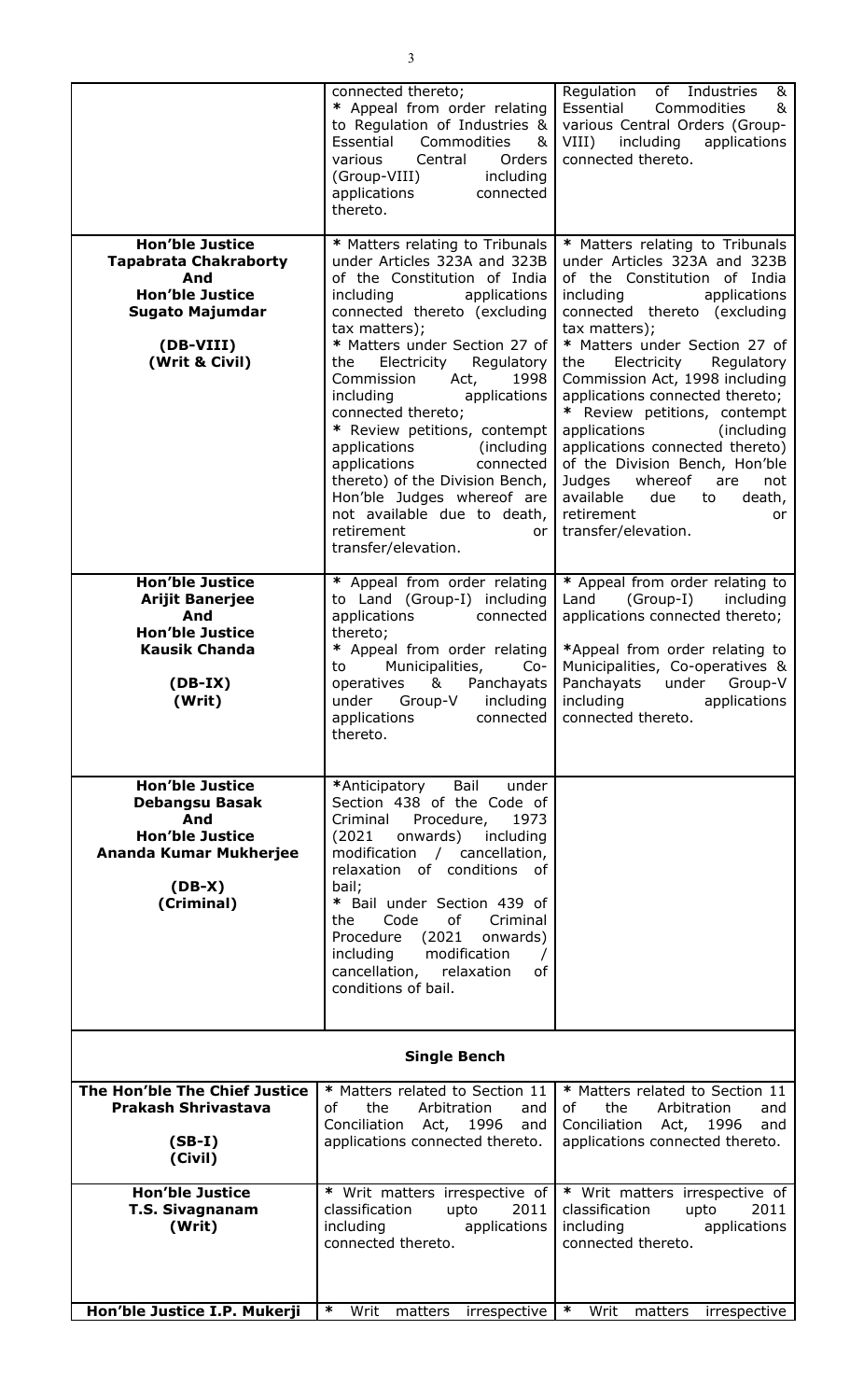| (Writ)                                                                    | classification upto 2010<br>including applications<br>connected thereto.                                                                                                                                                                                                                    | classification upto 2010<br>including including<br>applications<br>connected thereto.                                                                                                                                                                                                       |
|---------------------------------------------------------------------------|---------------------------------------------------------------------------------------------------------------------------------------------------------------------------------------------------------------------------------------------------------------------------------------------|---------------------------------------------------------------------------------------------------------------------------------------------------------------------------------------------------------------------------------------------------------------------------------------------|
| <b>Hon'ble Justice</b><br><b>Harish Tandon</b><br>(Civil)                 | * Civil Revision matters upto<br>2010 including applications<br>connected thereto.                                                                                                                                                                                                          |                                                                                                                                                                                                                                                                                             |
| <b>Hon'ble Justice Soumen Sen</b><br>(Writ)                               | * Writ matters irrespective of<br>classification<br>upto<br>2010<br>including applications<br>connected thereto.                                                                                                                                                                            | * Writ matters irrespective of<br>classification<br>upto<br>2010<br>applications<br>including<br>connected thereto.                                                                                                                                                                         |
| <b>Hon'ble Justice</b><br>Joymalya Bagchi<br>(Criminal)                   | $\ast$<br>Criminal revision<br>matters<br>upto 2013.                                                                                                                                                                                                                                        |                                                                                                                                                                                                                                                                                             |
| <b>Hon'ble Justice</b><br>Subrata Talukdar<br>(Writ)                      | * Writ matters irrespective of<br>classification<br>upto<br>2010<br>including applications<br>connected thereto.                                                                                                                                                                            | * Writ matters irrespective of<br>2010<br>classification<br>upto<br>including<br>applications<br>connected thereto.                                                                                                                                                                         |
| <b>Hon'ble Justice</b><br><b>Tapabrata Chakraborty</b><br>(Writ)          | * Writ matters irrespective of<br>2010<br>classification<br>upto<br>including applications<br>connected thereto.                                                                                                                                                                            | * Writ matters irrespective of<br>classification<br>2010<br>upto<br>including<br>applications<br>connected thereto.                                                                                                                                                                         |
| <b>Hon'ble Justice</b><br><b>Arijit Banerjee</b><br>(Civil)               | * Civil Revision matters upto<br>2010.                                                                                                                                                                                                                                                      |                                                                                                                                                                                                                                                                                             |
| <b>Hon'ble Justice</b><br>Debangsu Basak<br>(Writ)                        | 2010<br>classification upto<br>including applications<br>connected thereto.                                                                                                                                                                                                                 | * Writ matters irrespective of   * Writ matters irrespective of<br>classification upto<br>2010<br>including<br>applications<br>connected thereto.                                                                                                                                           |
| <b>Hon'ble Justice</b><br><b>Shivakant Prasad</b><br>$(SB-II)$<br>(Civil) | * Admission and hearing of<br>Civil Revisions under Article<br>227 of the Constitution of India<br>including applications<br>connected thereto (upto 2019);<br>* Matters relating to contempt<br>(civil) of sub-ordinate Courts to<br>be heard by a Judge sitting<br>singly.                |                                                                                                                                                                                                                                                                                             |
| <b>Hon'ble Justice</b><br>Rajasekhar Mantha<br>$(SB-III)$<br>(Writ)       | * Matters (motion and hearing)<br>under Article 226 of the<br>Constitution of India relating to<br>Residuary under Group-IX<br>(excluding matters related to<br>Electricity, Public Premises<br>Unauthorised Occupants Act,<br>1971) including applications<br>connected thereto.           | * Matters (motion and hearing)<br>under Article 226<br>of the<br>Constitution of India relating to<br>Residuary under Group-IX<br>(excluding matters related to<br>Electricity, Public Premises<br>Unauthorised Occupants Act,<br>1971) including applications<br>connected thereto.        |
| <b>Hon'ble Justice</b><br>Sabyasachi Bhattacharyya<br>$(SB-IV)$<br>(Writ) | * Matters (motion and hearing)<br>under Article<br>226<br>of the<br>Constitution of India relating to<br>Residuary under Group-IX<br>(matters related to Electricity,<br>Public Premises (Eviction of<br>Unauthorised Occupants) Act,<br>1971) including applications<br>connected thereto. | * Matters (motion and hearing)<br>under Article<br>226<br>of the<br>Constitution of India relating to<br>Residuary under Group-IX<br>(matters related to Electricity,<br>Public Premises (Eviction of<br>Unauthorised Occupants) Act,<br>1971) including applications<br>connected thereto. |
| <b>Hon'ble Justice</b>                                                    |                                                                                                                                                                                                                                                                                             | * Matters (motion & hearing)   * Matters (motion & hearing)                                                                                                                                                                                                                                 |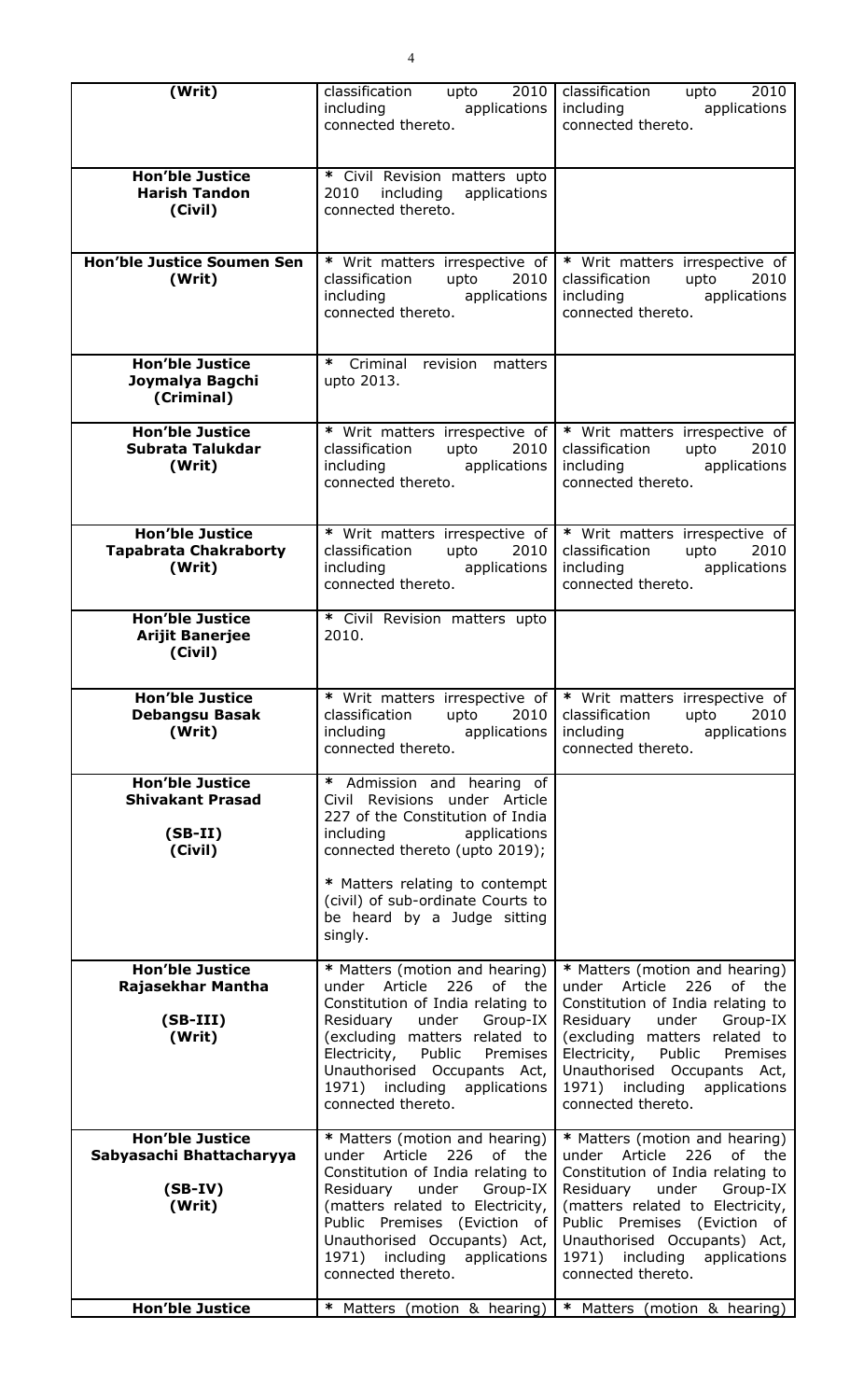| Moushumi Bhattacharya<br>$(SB-V)$<br>(Writ)                               | 226<br>of the<br>under Article<br>Constitution of India relating to<br>under<br>Group-II<br>Education<br>(related to primary education,<br>madrasah including services)<br>including<br>applications<br>connected thereto;<br>* Matters (motion & hearing)<br>under Article<br>226<br>of the<br>Constitution of India relating to<br>Transport<br>and<br>Telecommunication<br>under<br>Group-VII<br>applications<br>and<br>connected thereto. | under Article<br>226<br>of<br>the<br>Constitution of India relating to<br>Education<br>under<br>Group-II<br>(related to primary education,<br>madrasah including services)<br>including<br>applications<br>connected thereto;<br>* Matters (motion & hearing)<br>under Article<br>226<br>of<br>the<br>Constitution of India relating to<br>Transport<br>and<br>under<br>Telecommunication<br>Group-VII<br>applications<br>and<br>connected thereto.                                                                                                                                                                                                                                               |
|---------------------------------------------------------------------------|-----------------------------------------------------------------------------------------------------------------------------------------------------------------------------------------------------------------------------------------------------------------------------------------------------------------------------------------------------------------------------------------------------------------------------------------------|---------------------------------------------------------------------------------------------------------------------------------------------------------------------------------------------------------------------------------------------------------------------------------------------------------------------------------------------------------------------------------------------------------------------------------------------------------------------------------------------------------------------------------------------------------------------------------------------------------------------------------------------------------------------------------------------------|
| <b>Hon'ble Justice</b><br><b>Shekhar B. Saraf</b><br>$(SB-VI)$<br>(Civil) | of<br>After completion<br>the<br>Commercial Division matters,<br>will take up--<br>* Review petitions, contempt<br>(including<br>applications<br>applications connected thereto)<br>of the Single Bench, Hon'ble<br>Judge whereof is not available<br>due to death, retirement or<br>transfer/elevation.                                                                                                                                      | of<br>the<br>After completion<br>Commercial Division matters,<br>will take up--<br>* Interlocutory matters and<br>Intellectual<br>Property<br>Rights<br>matters (except suits);<br>* Review petitions, contempt<br>applications<br>(including)<br>applications connected thereto)<br>of the Single Bench, Hon'ble<br>Judge whereof is not available<br>due to death, retirement or<br>transfer/elevation.                                                                                                                                                                                                                                                                                         |
| <b>Hon'ble Justice</b><br>Rajarshi Bharadwaj<br>(Writ)                    | * Writ petition irrespective of<br>classification<br>including<br>applications thereto upto 2012.                                                                                                                                                                                                                                                                                                                                             | * Writ petition irrespective of<br>classification<br>including<br>applications thereto upto 2012.                                                                                                                                                                                                                                                                                                                                                                                                                                                                                                                                                                                                 |
| <b>Hon'ble Justice</b><br><b>Shampa Sarkar</b><br>$(SB-VII)$<br>(Writ)    | * Matters (motion & hearing)<br>226<br>of<br>the<br>under<br>Article<br>Constitution of India relating to<br>Municipalities, Panchayats and<br>Co-operative Societies under<br>Group-V including applications<br>connected thereto.                                                                                                                                                                                                           | * Matters (motion & hearing)<br>under Article<br>226<br>of<br>the<br>Constitution of India relating to<br>Municipalities, Panchayats and<br>Co-operative Societies under<br>Group-V including applications<br>connected thereto.                                                                                                                                                                                                                                                                                                                                                                                                                                                                  |
| <b>Hon'ble Justice</b><br>Ravi Krishan Kapur<br>(SB-VIII)<br>(Civil)      |                                                                                                                                                                                                                                                                                                                                                                                                                                               | of<br>the<br>After<br>completion<br>Commercial Division matters,<br>will take up--<br>∗<br>Matters<br>relating<br>to<br>Companies Act including suits<br>against<br>companies<br>(in<br>liquidation),<br>admiralty<br>and<br>contempt matters relating to<br>Company<br>Law<br>Board<br>and<br>misfeasance;<br>* Insolvency matters;<br>* Matters under Arbitration Act,<br>1940<br>and<br>Arbitration<br>&<br>Conciliation<br>1996<br>Act,<br>(excluding matters pertaining<br>to Section 11 of the Act)<br>including<br>applications<br>connected thereto;<br>$\ast$<br>Hearing<br>of<br>suits<br>and<br>applications connected thereto<br>excluding the matters assigned<br>to other Bench(s). |
| <b>Hon'ble Justice</b><br><b>Arindam Mukherjee</b><br>$(SB-IX)$<br>(Writ) | * Matters (motion & hearing)<br>Article<br>226<br>under<br>of the<br>Constitution of India relating to<br>service under Group VI and<br>applications connected thereto.<br>∗<br>of writ<br>petition<br>Hearing<br>classification  <br>irrespective<br>of                                                                                                                                                                                      | * Matters (motion & hearing)<br>under Article<br>226<br>of<br>the<br>Constitution of India relating to<br>service under Group VI and<br>applications connected thereto.<br>∗<br>Hearing<br>of writ petition<br>irrespective<br>of<br>classification                                                                                                                                                                                                                                                                                                                                                                                                                                               |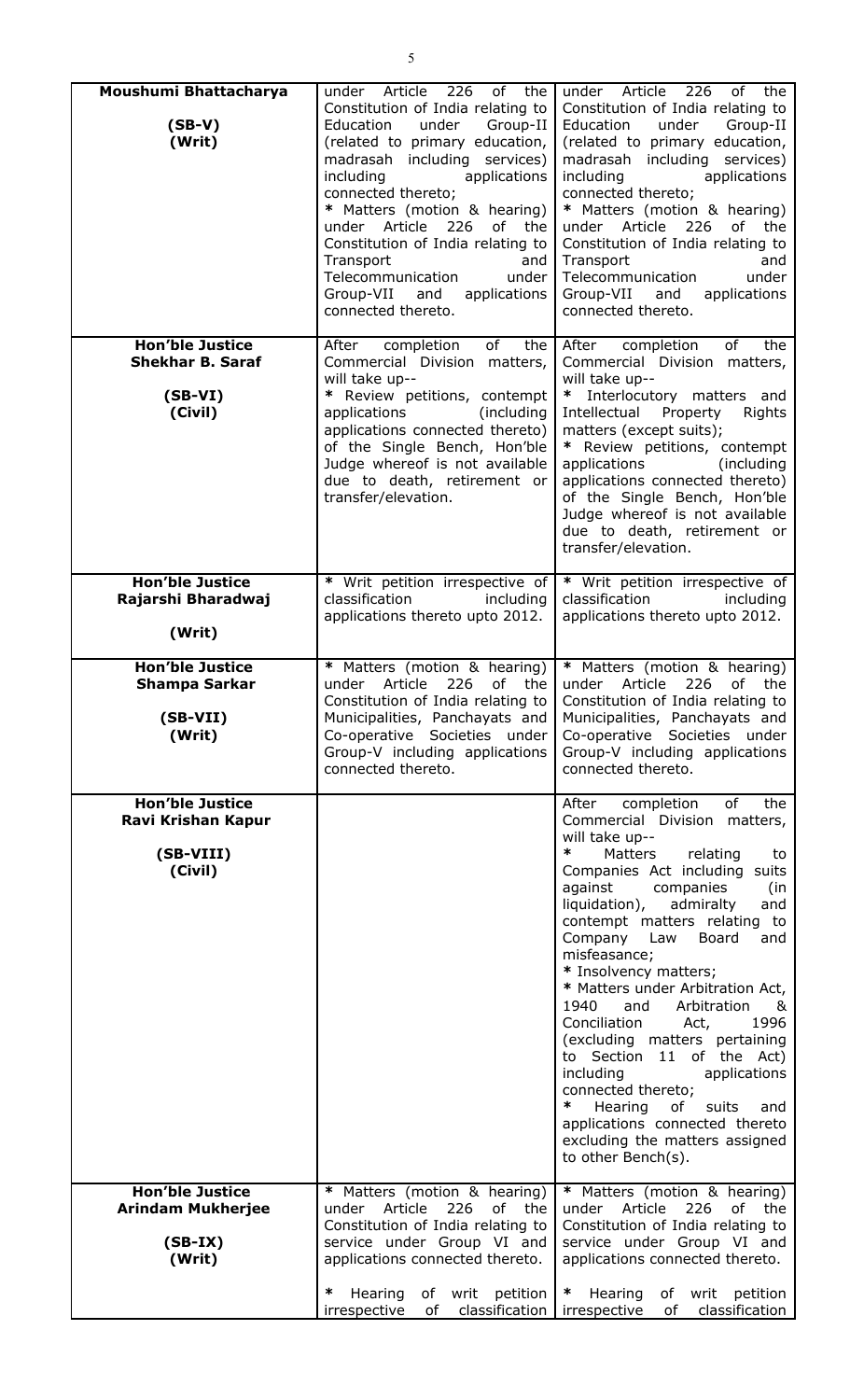|                                                                               | including<br>applications<br>connected thereto.                                                                                                                                                                                                                                                                                                                                                                               | including<br>applications<br>connected thereto.                                                                                                                                                                                                                                                                                                                                             |
|-------------------------------------------------------------------------------|-------------------------------------------------------------------------------------------------------------------------------------------------------------------------------------------------------------------------------------------------------------------------------------------------------------------------------------------------------------------------------------------------------------------------------|---------------------------------------------------------------------------------------------------------------------------------------------------------------------------------------------------------------------------------------------------------------------------------------------------------------------------------------------------------------------------------------------|
| <b>Hon'ble Justice</b><br><b>Biswajit Basu</b><br>$(SB-X)$<br>(Civil)         | ∗<br>Admission and hearing of<br>Civil Revisions under Article<br>227 of the Constitution of India<br>applications<br>including<br>connected<br>thereto<br>(2020)<br>onwards).                                                                                                                                                                                                                                                | $\ast$<br>of writ petition<br>Hearing<br>of<br>classification<br>irrespective<br>including<br>applications<br>connected thereto.                                                                                                                                                                                                                                                            |
|                                                                               | * Hearing of Second Appeal,<br>Miscellaneous<br>First<br>Appeal,<br>Second Miscellaneous Appeal<br>irrespective of years including<br>applications connected thereto.                                                                                                                                                                                                                                                         |                                                                                                                                                                                                                                                                                                                                                                                             |
|                                                                               | ∗<br>of writ petition<br>Hearing<br>of<br>classification<br>irrespective<br>including<br>applications<br>connected thereto.                                                                                                                                                                                                                                                                                                   |                                                                                                                                                                                                                                                                                                                                                                                             |
| <b>Hon'ble Justice</b>                                                        | * Matters (motion & hearing)                                                                                                                                                                                                                                                                                                                                                                                                  | * Matters (motion & hearing)                                                                                                                                                                                                                                                                                                                                                                |
| Amrita Sinha<br>$(SB-XI)$<br>(Writ)                                           | under Article 226<br>of the<br>Constitution of India relating to<br>colleges,<br>universities<br>and<br>libraries<br>under<br>Group-II<br>including<br>services<br>and<br>applications connected thereto;                                                                                                                                                                                                                     | Article<br>226<br>under<br>of<br>the<br>Constitution of India relating to<br>colleges,<br>universities<br>and<br>libraries<br>under<br>Group-II<br>including<br>services<br>and<br>applications connected thereto;                                                                                                                                                                          |
|                                                                               | * Matters (motion & hearing)<br>226<br>under Article<br>of the<br>Constitution of India relating to<br>Industries<br>&<br>Regulation<br>of<br>&<br>Essential<br>Commodities<br>various Central Orders under<br>Group VIII and applications<br>connected thereto.                                                                                                                                                              | * Matters (motion & hearing)<br>under Article<br>226<br>of the<br>Constitution of India relating to<br>Regulation<br>of<br>Industries<br>&<br>Essential<br>Commodities<br>&<br>various Central Orders under<br>Group VIII and<br>applications<br>connected thereto.                                                                                                                         |
| <b>Hon'ble Justice</b><br><b>Abhijit Gangopadhyay</b><br>$(SB-XII)$<br>(Writ) | * Matters (motion & hearing)<br>226<br>of<br>under Article<br>the<br>Constitution of India relating to<br>under<br>Group-II<br>Education<br>including<br>services<br>and<br>applications connected thereto.<br>(Excluding matters relating to<br>primary education, colleges,<br>madrasah,<br>universities<br>and<br>libraries<br>under<br>Group-II<br>including<br>services<br>and<br>applications<br>connected<br>thereto). | * Matters (motion & hearing)<br>226<br>Article<br>of<br>under<br>the<br>Constitution of India relating to<br>Education<br>Group-II<br>under<br>including<br>applications<br>connected thereto. (Excluding<br>matters relating to primary<br>education, madrasah, colleges,<br>universities and libraries under<br>Group-II including services and<br>applications<br>connected<br>thereto). |
| Hon'ble Justice Jay Sengupta<br>(SB-XIII)                                     | * Criminal revision<br>matters<br>including<br>applications<br>connected thereto (upto 2020).                                                                                                                                                                                                                                                                                                                                 |                                                                                                                                                                                                                                                                                                                                                                                             |
| (Criminal)                                                                    | * Bail under Section 439 of the<br>Code of Criminal<br>Procedure<br>2020)<br>including<br>(upto<br>cancellation and relaxation of<br>conditions of bail.                                                                                                                                                                                                                                                                      |                                                                                                                                                                                                                                                                                                                                                                                             |
| <b>Hon'ble Justice</b><br><b>Bibek Chaudhuri</b><br>$(SB-XIV)$<br>(Criminal)  | * Admission and Hearing of<br>Criminal Appeal irrespective of<br>year including application for<br>suspension<br>sentence<br>of<br>in<br>pending appeals and other<br>applications connected thereto;<br>* Hearing of criminal appeals                                                                                                                                                                                        |                                                                                                                                                                                                                                                                                                                                                                                             |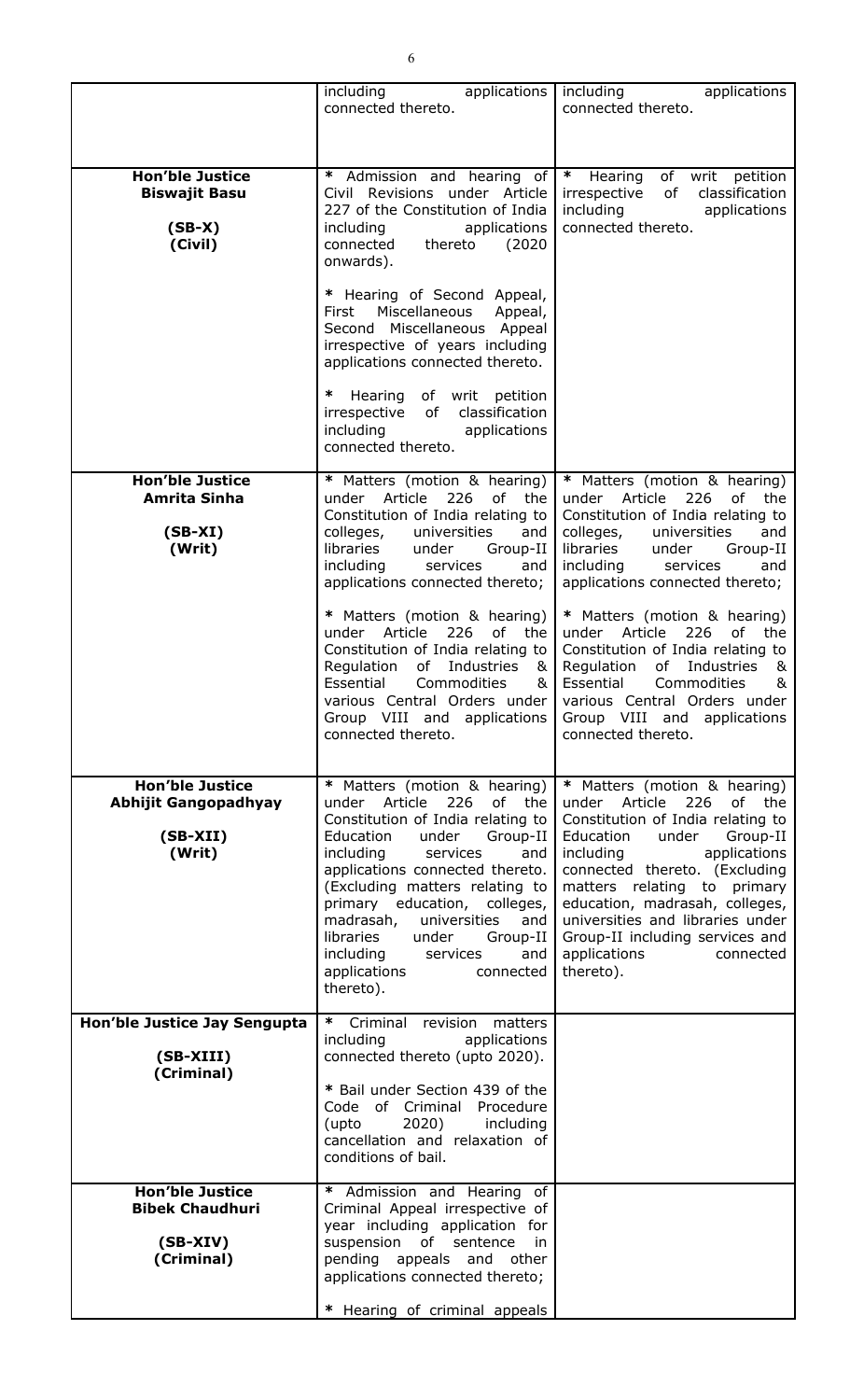|                                                                               | relating<br>'crime<br>against<br>to<br>women'.                                                                                                                                                                                                                                                         |                                                                                                                                                                                                                                                                                                           |
|-------------------------------------------------------------------------------|--------------------------------------------------------------------------------------------------------------------------------------------------------------------------------------------------------------------------------------------------------------------------------------------------------|-----------------------------------------------------------------------------------------------------------------------------------------------------------------------------------------------------------------------------------------------------------------------------------------------------------|
| <b>Hon'ble Justice</b><br><b>Subhasis Dasgupta</b>                            | * Applications under Section 24<br>of the Code of Civil Procedure;                                                                                                                                                                                                                                     |                                                                                                                                                                                                                                                                                                           |
| $(SB-XV)$<br>(Civil)                                                          | * Hearing of Second Appeal,<br>Miscellaneous<br>Appeal,<br>First<br>Second Miscellaneous Appeal<br>irrespective of years including<br>applications connected thereto;<br>* Appeals related to all Claim<br>Cases including applications                                                                |                                                                                                                                                                                                                                                                                                           |
|                                                                               | connected thereto.                                                                                                                                                                                                                                                                                     |                                                                                                                                                                                                                                                                                                           |
| <b>Hon'ble Justice Suvra Ghosh</b><br>$(SB-XVI)$<br>(Writ)                    | * Matters (motion & hearing)<br>Article<br>226<br>of the<br>under<br>Constitution of India relating to<br>Land under Group-I including<br>applications connected thereto;                                                                                                                              | * Matters (motion & hearing)<br>Article<br>226<br>of<br>under<br>the<br>Constitution of India relating to<br>Land under Group-I including<br>applications connected thereto;                                                                                                                              |
|                                                                               | * Matters (motion & hearing)<br>under Article 226<br>of the<br>Constitution of India relating to<br>Labour<br>under<br>Group-III<br>including<br>applications<br>connected thereto.                                                                                                                    | * Matters (motion & hearing)<br>under Article 226<br>0f<br>the<br>Constitution of India relating to<br>Labour<br>Group-III<br>under<br>including<br>applications<br>connected thereto.                                                                                                                    |
| <b>Hon'ble Justice</b><br><b>Md. Nizamuddin</b><br>(SB-XVII)<br>(Writ)        | * Matters (motion & hearing)<br>226<br>Article<br>of the<br>under<br>Constitution of India relating to<br>and<br>Tax<br>Laws<br>Revenue<br>(Excluding<br>Land<br>Revenue)<br>under<br>Group-IV<br>including<br>applications connected thereto.                                                         | * Matters (motion & hearing)<br>226<br>Article<br>0f<br>the<br>under<br>Constitution of India relating to<br>Revenue<br>and<br>Tax<br>Laws<br>Land<br>(Excluding<br>Revenue)<br>Group-IV<br>under<br>including<br>applications connected thereto.                                                         |
|                                                                               | ∗<br>Hearing<br>of writ petition<br>irrespective<br>of<br>classification<br>including<br>applications<br>connected thereto.                                                                                                                                                                            | ∗<br>Hearing<br>of writ petition<br>of<br>classification<br>irrespective<br>including<br>applications<br>connected thereto.                                                                                                                                                                               |
| <b>Hon'ble Justice</b><br><b>Tirthankar Ghosh</b><br>(SB-XVIII)<br>(Criminal) | ∗<br>Criminal<br>revision<br>matters<br>applications<br>including<br>thereto<br>connected<br>(2021)<br>onwards).<br>* Bail under Section 439 of the<br>Code of Criminal<br>Procedure<br>filed 2021 onwards including<br>cancellation and relaxation of<br>conditions of bail.                          |                                                                                                                                                                                                                                                                                                           |
| <b>Hon'ble Justice</b><br><b>Hiranmay Bhattacharyya</b><br>(Writ)             | $\ast$<br>Writ<br>Petition<br>relating<br>irrespective of classification and<br>applications connected thereto.                                                                                                                                                                                        | $\ast$<br>Petition<br>Writ<br>relating<br>irrespective of classification and<br>applications connected thereto.                                                                                                                                                                                           |
| <b>Hon'ble Justice</b><br>Saugata Bhattacharyya<br>$(SB-XIX)$<br>(Writ)       | * Matters (motion and hearing)<br>226<br>of the<br>Article<br>under<br>Constitution of India relating to<br>Group-IX<br>Residuary<br>under<br>(excluding matters related to<br>Electricity,<br>Public<br>Premises<br>Unauthorised Occupants Act,<br>1971) including applications<br>connected thereto. | * Matters (motion and hearing)<br>226<br>under Article<br>of<br>the<br>Constitution of India relating to<br>Residuary<br>Group-IX<br>under<br>(excluding matters related to<br>Electricity,<br>Public<br>Premises<br>Unauthorised Occupants Act,<br>applications<br>1971) including<br>connected thereto. |
| <b>Hon'ble Justice</b><br><b>Kausik Chanda</b><br>(Criminal)                  | * Hearing of Criminal Revisions<br>irrespective of years including<br>connected applications thereto.                                                                                                                                                                                                  | * Hearing of Criminal Revisions<br>irrespective of years including<br>connected applications thereto.                                                                                                                                                                                                     |
| <b>Hon'ble Justice</b>                                                        | ∗<br>Writ<br>petition<br>relating<br>to                                                                                                                                                                                                                                                                | $\ast$<br>Writ<br>petition<br>relating to                                                                                                                                                                                                                                                                 |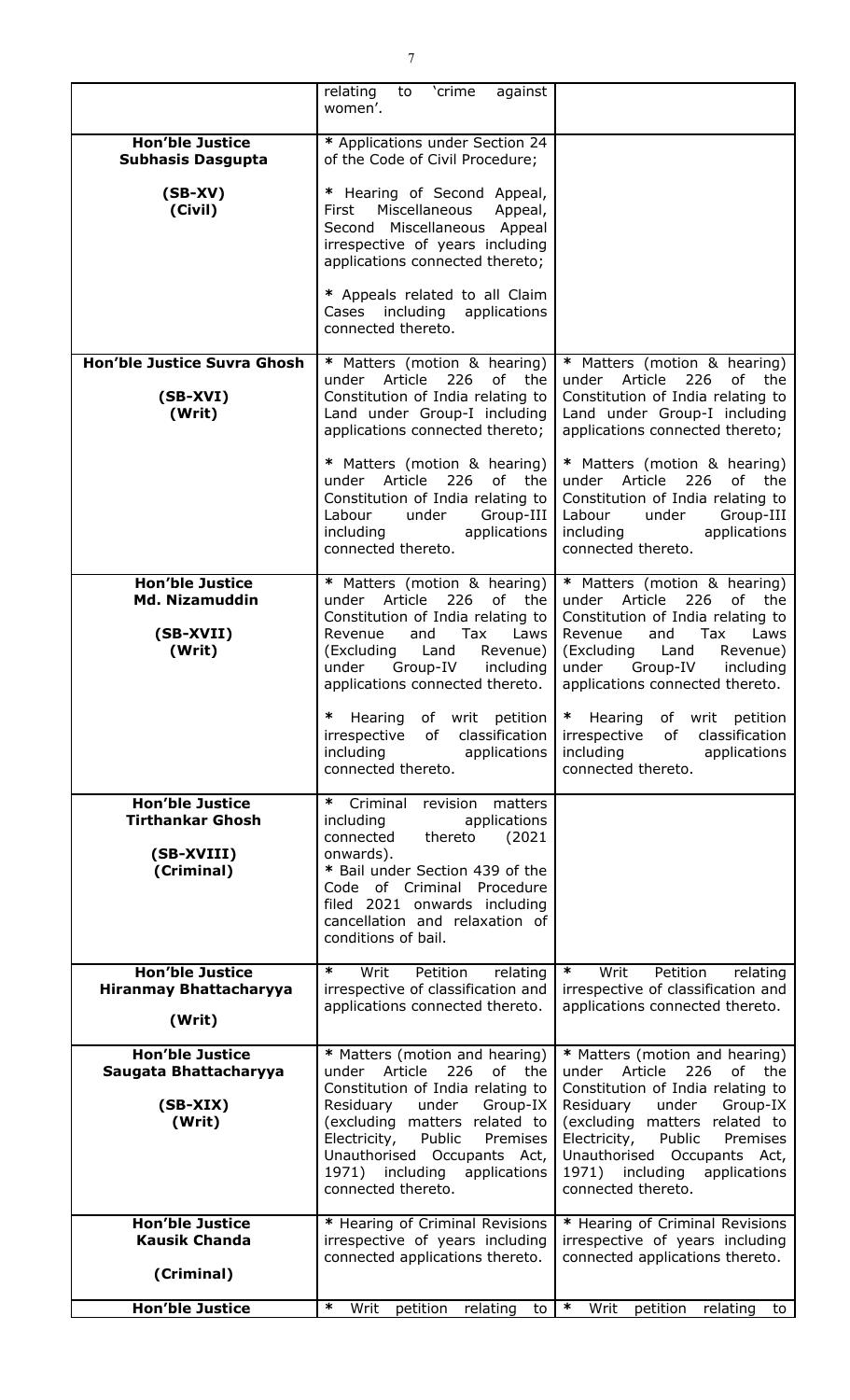| Aniruddha Roy<br>$(SB-XX)$<br>(Writ)                                         | municipalities,<br>co-operative<br>societies<br>and<br>panchayats<br>(Group - V) and applications<br>connected thereto upto 2010.                                                                                                                                                                                                                    | municipalities,<br>co-operative<br>societies<br>and<br>panchayats<br>(Group - V) and applications<br>connected thereto upto 2010. |
|------------------------------------------------------------------------------|------------------------------------------------------------------------------------------------------------------------------------------------------------------------------------------------------------------------------------------------------------------------------------------------------------------------------------------------------|-----------------------------------------------------------------------------------------------------------------------------------|
| <b>Hon'ble Justice</b><br><b>Kesang Doma Bhutia</b><br>$(SB-XXI)$<br>(Civil) | * Admission and hearing of<br>Civil Revisions under Article<br>227 of the Constitution of India<br>including<br>applications<br>connected<br>(2021)<br>thereto<br>onwards).<br>* Hearing of Second Appeal,<br>Miscellaneous<br>Appeal,<br>First<br>Second Miscellaneous Appeal<br>irrespective of years including<br>applications connected thereto. |                                                                                                                                   |
| <b>Hon'ble Justice</b><br><b>Rabindranath Samanta</b><br>(Criminal)          | * Hearing of Criminal Appeals<br>2010<br>including<br>upto<br>applications connected thereto.                                                                                                                                                                                                                                                        |                                                                                                                                   |
| <b>Hon'ble Justice</b><br><b>Sugato Majumdar</b><br>(Civil)                  | * Civil Revision matters upto<br>2013<br>including<br>applications<br>connected thereto.                                                                                                                                                                                                                                                             |                                                                                                                                   |
| <b>Hon'ble Justice</b><br><b>Bivas Pattanayak</b><br>(Criminal)              | *<br>Criminal Revision matters<br>2013<br>including<br>upto<br>applications connected thereto.                                                                                                                                                                                                                                                       |                                                                                                                                   |
| <b>Hon'ble Justice</b><br>Ananda Kumar Mukherjee<br>(Civil & Criminal)       | * Hearing of Second Appeal,<br>Miscellaneous<br>First<br>Appeal,<br>Miscellaneous<br>Second<br>Appeal<br>and<br>Criminal<br>Appeals<br>irrespective of years including<br>applications connected thereto.                                                                                                                                            |                                                                                                                                   |